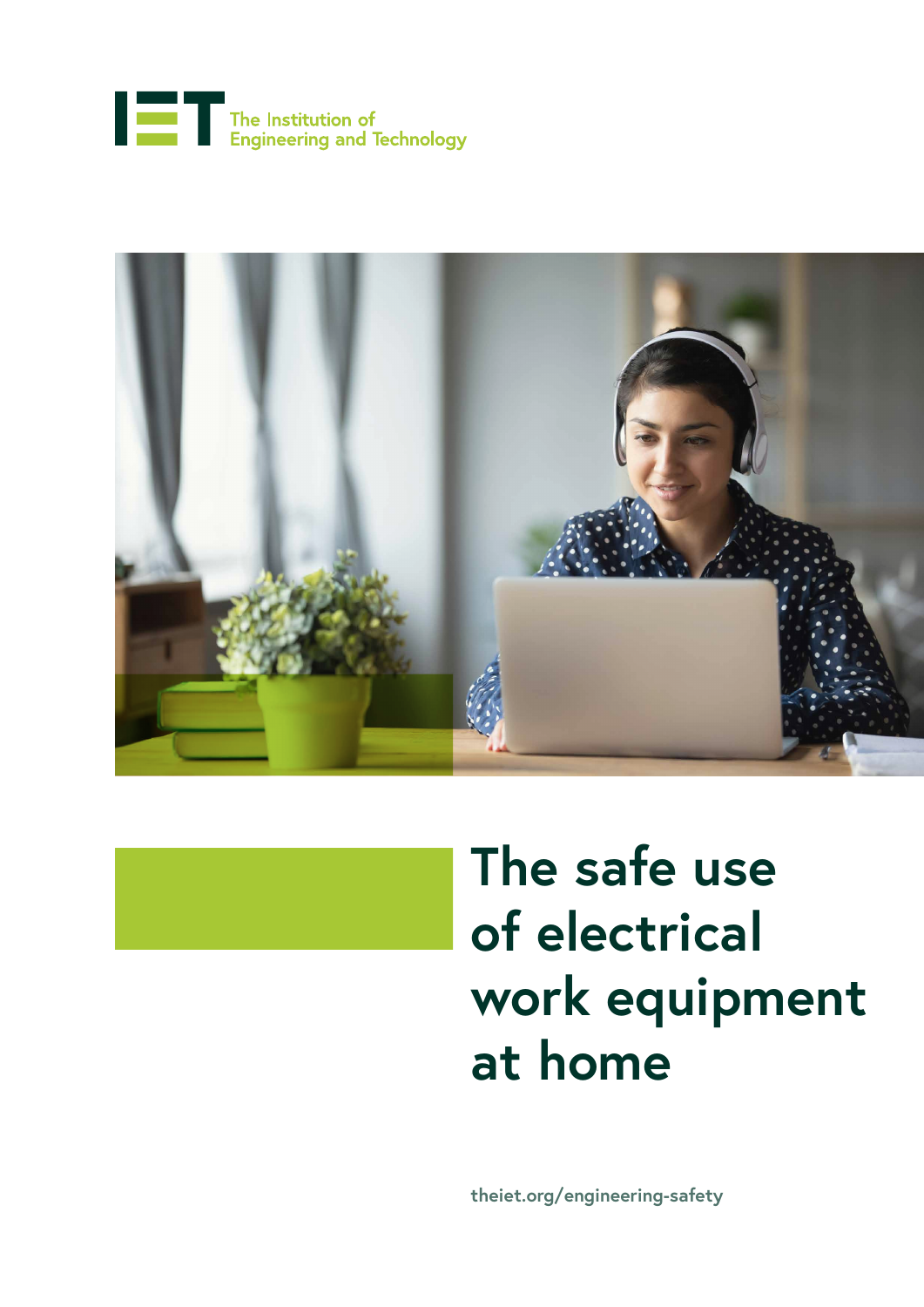## **1. About this guide**



This document has been created by the Institution of Engineering and Technology (IET) to provide guidance on using electrical devices safely when working from home.

Information on the different kinds of devices that need to be monitored and maintained is provided. In addition, we share guidance on who should perform checks and processes that can be put in place to mitigate potential safety risks.

Both employers and employees have responsibilities to confirm that electrical equipment provided for use at home is used safely, and inspected or maintained for safety.

It is important to note that employers do not have a responsibility for employees' own equipment used in their own home, or for their electrical installation itself. The highest risk electrical equipment used in the home is more likely to be domestic equipment, rather than work supplied equipment. More information on general electrical safety around the home can be found at Electrical Safety First<sup>1</sup>.

#### **The safe use of electrical work equipment at home is published by the Engineering Safety Policy Panel at the Institution of Engineering and Technology.**

These briefings contain a summary of recent health and safety issues, provided for general information purposes only, and should not be relied upon as legal advice. The IET has tried to make the briefings accurate and informative, but they have not been prepared by a lawyer and may not constitute an up-to-date summary of the law. The IET accepts no liability for your use of these briefings. Further details and information on broader health and safety issues can be obtained from the Government's Health and Safety Executive<sup>2</sup>. Legal advice should be obtained on any specific issues.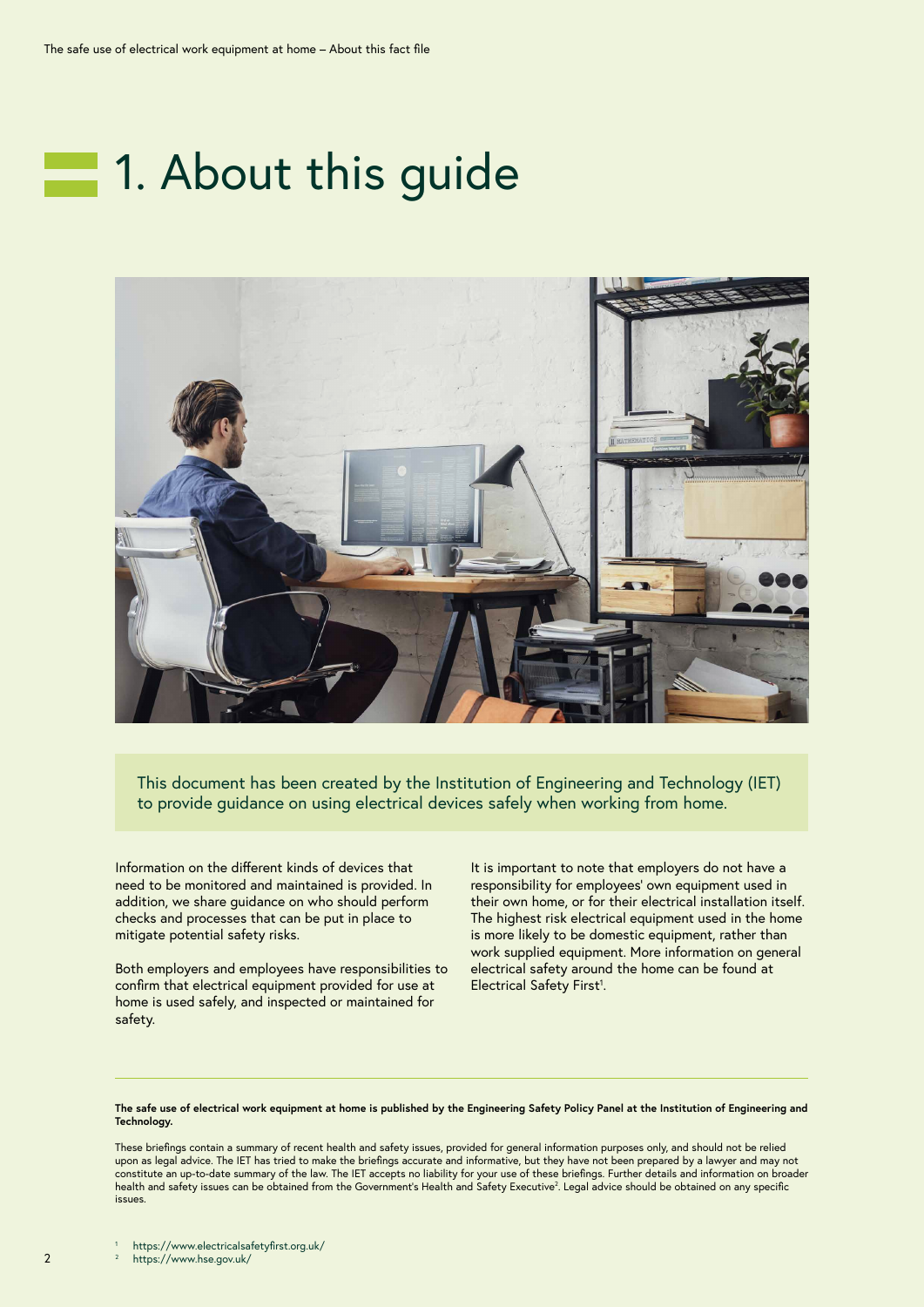# **2. Regulatory and legal** background



Most countries have regulations in place for the safety of workers. In essence, the legal duties placed upon employers and employees are largely the same whether an employee is working from home or in the office. It is clearly much easier for an organisation to maintain electrical equipment in the workplace than in employees' homes. However, regardless of the location, such maintenance is still necessary. Employers should have procedures in place that provide the necessary guidance and framework that enable employees to comply from wherever they work.

#### **Such a procedure needs to:**

- **–** Inform and provide guidance to employees on how to safely check electrical equipment away from the office.
- **–** Provide a framework for risk assessment.
- **–** Enable a formal system of record keeping.
- **–** Provide clarity on equipment that must be inspected in the workplace.
- **–** Provide a 'help line' to assist with any queries.
- **–** Instruct employees on how to deal with end-of-life disposal of equipment.

#### **The employee needs to:**

- **1.** Be confident in carrying out simple user checks and visual inspections of electrical equipment.
- **2.** Complete a generic risk assessment that includes periodic user checks and visual inspections of equipment, a record of the location of working, for example kitchen table vs study, as well as a 'reminder' of possible hazards such as trailing cables, children, pets, lighting.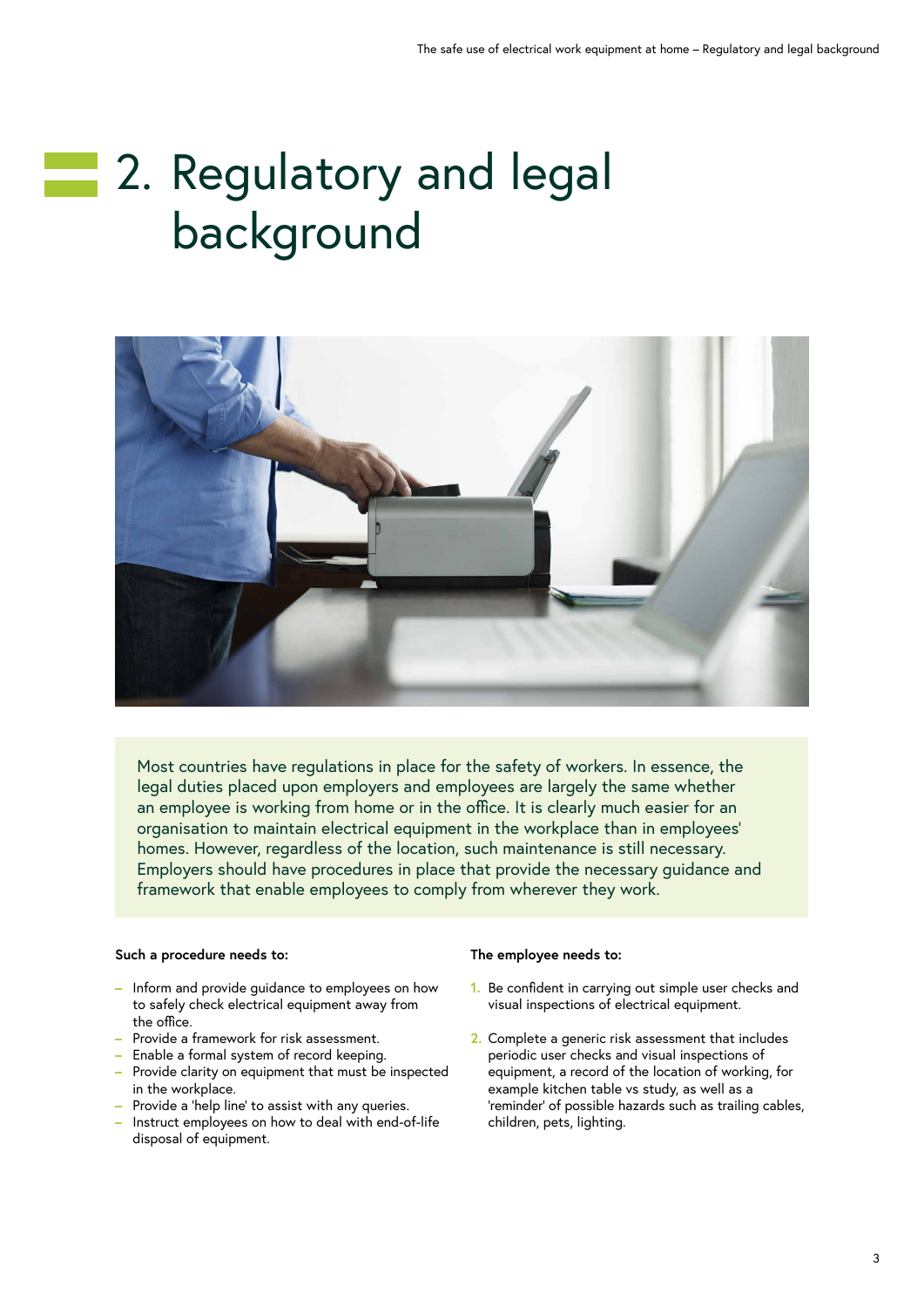## **3. Understanding electrical** devices

The electrical maintenance activity required depends on the type of electrical equipment and the environment in which it is used. Battery powered equipment (such as laptops, mobile phones or removable batteries in tools) generally need little more than a good visual inspection to make sure that there is no physical damage. This is as long as they are being used and charged in accordance with the manufacturer's instructions.

Electrical equipment connected to ordinary domestic power sockets operating on mains voltage (230V) typically falls into two distinct safety classes:



### **Class I**

This type of equipment usually has a metal case that is connected to the safety earth. If a fault develops with the equipment, the earthed metal case helps provide protection by causing the fuse to blow or the circuit breaker (trip switch) in the premises to operate.



### **Class II**

Class II

Double insulated can be used without an earth wire

Class II equipment is also known as 'double-insulated' equipment. This type of electrical equipment has been designed with extra insulation to protect against accidental exposure to live parts — even if there is a catastrophic internal failure. It also does not require a safety earth connection. This type of equipment should generally never be repaired or modified in any way.

Both classes of electrical device will require visual and sometimes more thorough checks (such as electrical tests) to verify that the integrity of the protection is maintained. However, Class II equipment typically presents less of a risk and a visual inspection is often sufficient.

It is never advisable to daisy-chain multiple extension leads together, nor to overload multi-way blocks. The circuit must never be overloaded, for example in the UK the maximum permissible load on a domestic circuit is 13 amps. Some extension leads are not suitable for this type of continuous load.

Modern 13A plugs and sockets are conservatively rated but can inadvertently be overloaded by the combined cumulative application of several small loads through socket adaptors or multi-way sockets on extension leads. The Electrical Safety First site provides an animated socket overload calculator3 .

Through user checks and visual inspections, a general impression of the safety of modern electrical equipment can be accurately determined. More involved electrical testing will be required periodically for Class I equipment. However, for most common Class II equipment such as mobile phone chargers or laptop power supplies, which rely on robust electrical insulation, a good visual inspection to check for damage to the casing is often sufficient.

It must be remembered that with modern electrical and electronic equipment there can be dangerous voltages in small items of equipment. All plug and socket connections, such as USB connections, and not just the mains connection lead, must be maintained in a good condition.

A regime of user checks and visual inspection is given in Appendix 1.

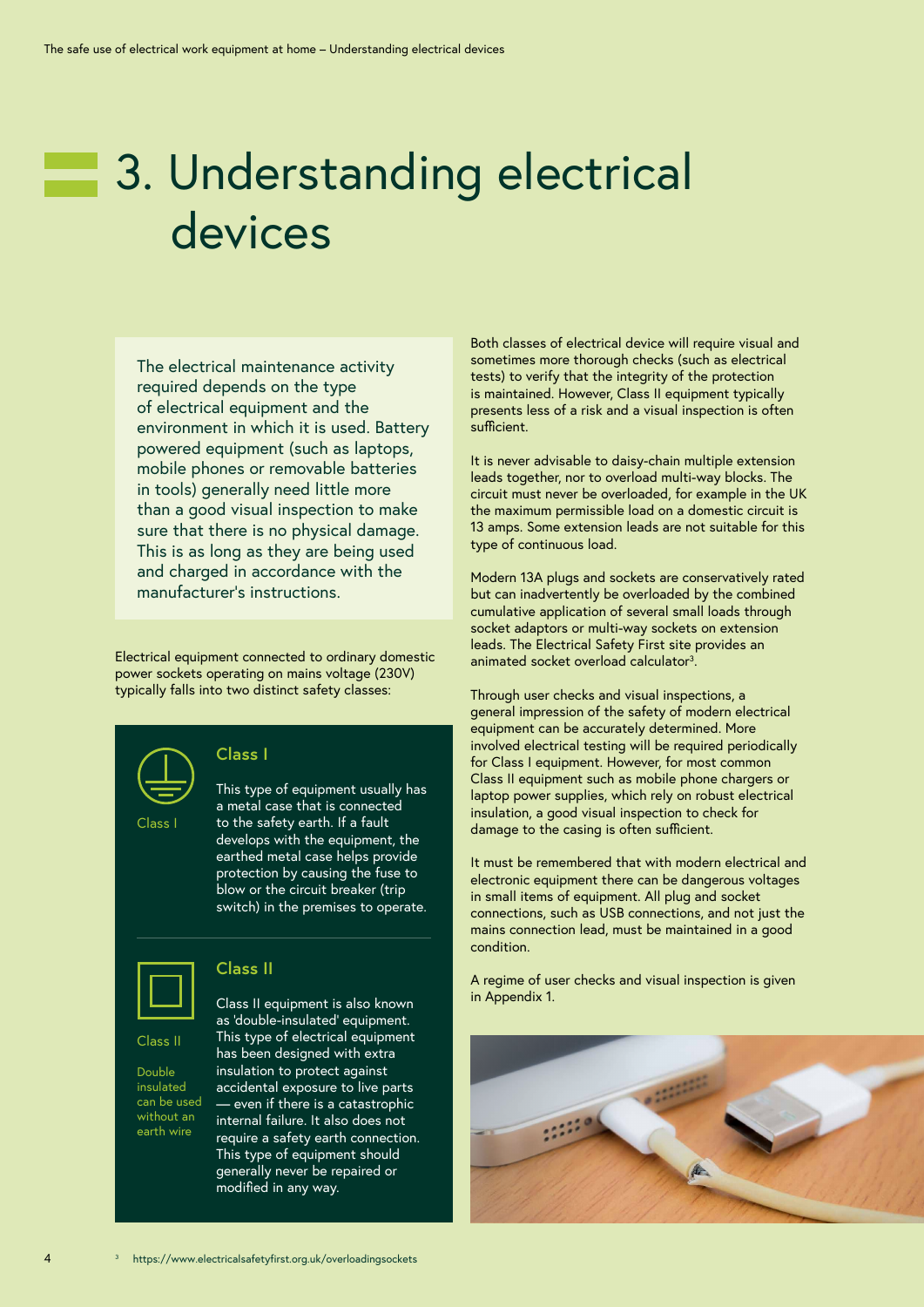# **4. In-service inspection and** testing of electrical equipment



In-service inspection and testing is a more formal approach to the user checks and visual inspections described here. It was formerly commonly referred to as Portable Appliance Testing (PAT). This formal approach goes beyond the visual checks and will typically include various electrical tests designed to check the integrity of the safety measures used by the equipment, such as the connection to earth of the metal casing in Class I equipment.

Despite common misconceptions, this work does not need to be carried out by an experienced electrician. However, proper training and adequate test instruments are required if the work is to be carried out properly, effectively and safely.

Even if portable electrical equipment is passed by someone doing the formal inspection and testing, it is still important for users to carry out the checks as described.

The IET Code of Practice for In-Service Inspection and Testing of Electrical Equipment<sup>4</sup> provides guidance on how to assess the risk of equipment damage, and other factors that can be used to assess a reasonable period for maintenance. It also provides more detailed information on electrical maintenance generally, including record keeping and reporting.

The UK Health and Safety Executive (HSE) has further information on equipment testing on their website<sup>5</sup>. There is also a useful quide on maintaining equipment<sup>6</sup> along with frequently asked questions<sup>6</sup>.

<sup>4</sup> <https://shop.theiet.org/code-of-practice-for-in-service-inspection-and-testing-of-electrical-equipment-5th-edition>

- <sup>5</sup> <https://www.hse.gov.uk/electricity/index.htm>
- <sup>6</sup> <https://www.hse.gov.uk/pubns/indg236.pdf>
- <https://www.hse.gov.uk/electricity/faq-portable-appliance-testing.htm> 5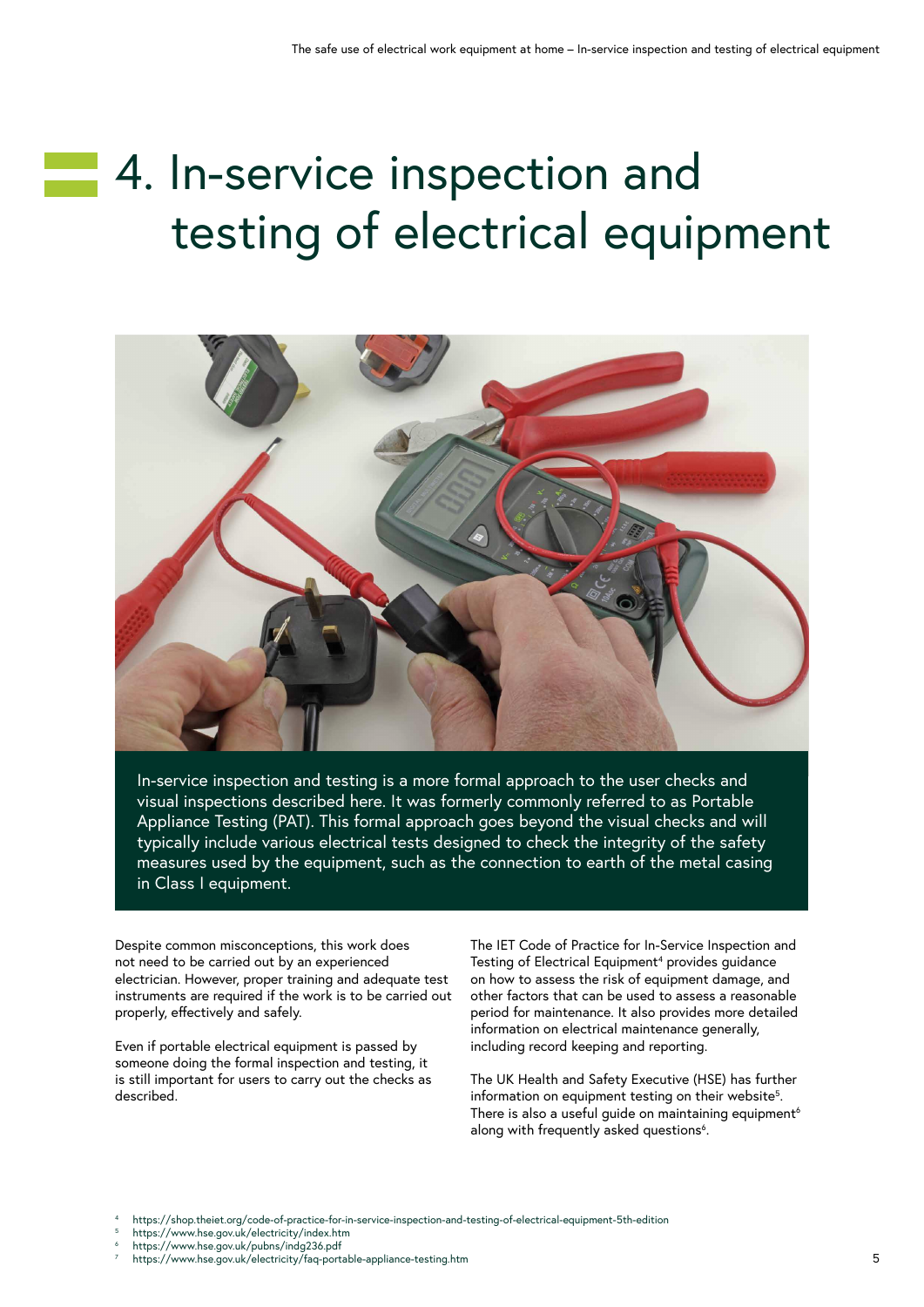## 5. Conclusion

Employers are responsible for the safety of electrical work equipment that they provide to employees for use at home. Employees must use this equipment as instructed and take care of it to prevent damage.

Employees must also routinely inspect the equipment including the power supply, power lead and plug for any signs of physical damage. The employer should periodically remind their employees to do this and tell them what to look for. Modern work equipment, especially double-insulated equipment, is extremely safe to use provided that this is done in accordance with the manufacturer's instructions and the guidance in this document.



## **6. Appendix 1: User checks**

User checks require very little formal training. They should always be done before using any electrical equipment, and preferably while the device is unplugged.

Users of particular pieces of equipment are best placed to check the device as they are typically the most familiar with it. Checks include:

- **–** Any exposed wiring along the length of the flex, especially where plugs and power leads meet. Be sure to check the entirety of extension leads.
- **–** Damage to power plugs, including their casing and plug pins.
- **–** Damage to power leads, such as fraying, cuts or exposed wiring.
- **–** Visual signs of overheating, such as burn marks on plug casings and power leads.
- **–** Damp or dusty plugs/equipment, or evidence that items have been stored in environments where they could have been exposed to these hazards.
- **–** Ensuring that the power lead of each item of equipment has a separate plug fitted.
- **–** Making sure that all packaging such as labels have been removed from plugs before use.
- **–** Consideration of the environment in which the equipment is located, for example equipment or extension leads that could be damaged by being trapped by furniture.

After initial user checks have been performed and the electrical device is plugged into a power socket and switched on, users should remain vigilant of:

- **–** Any burning smells.
- **–** An intermittent loss of power.
- **–** Any signs of distress such as plugs, sockets or cables that are hot to the touch, or crackling sounds.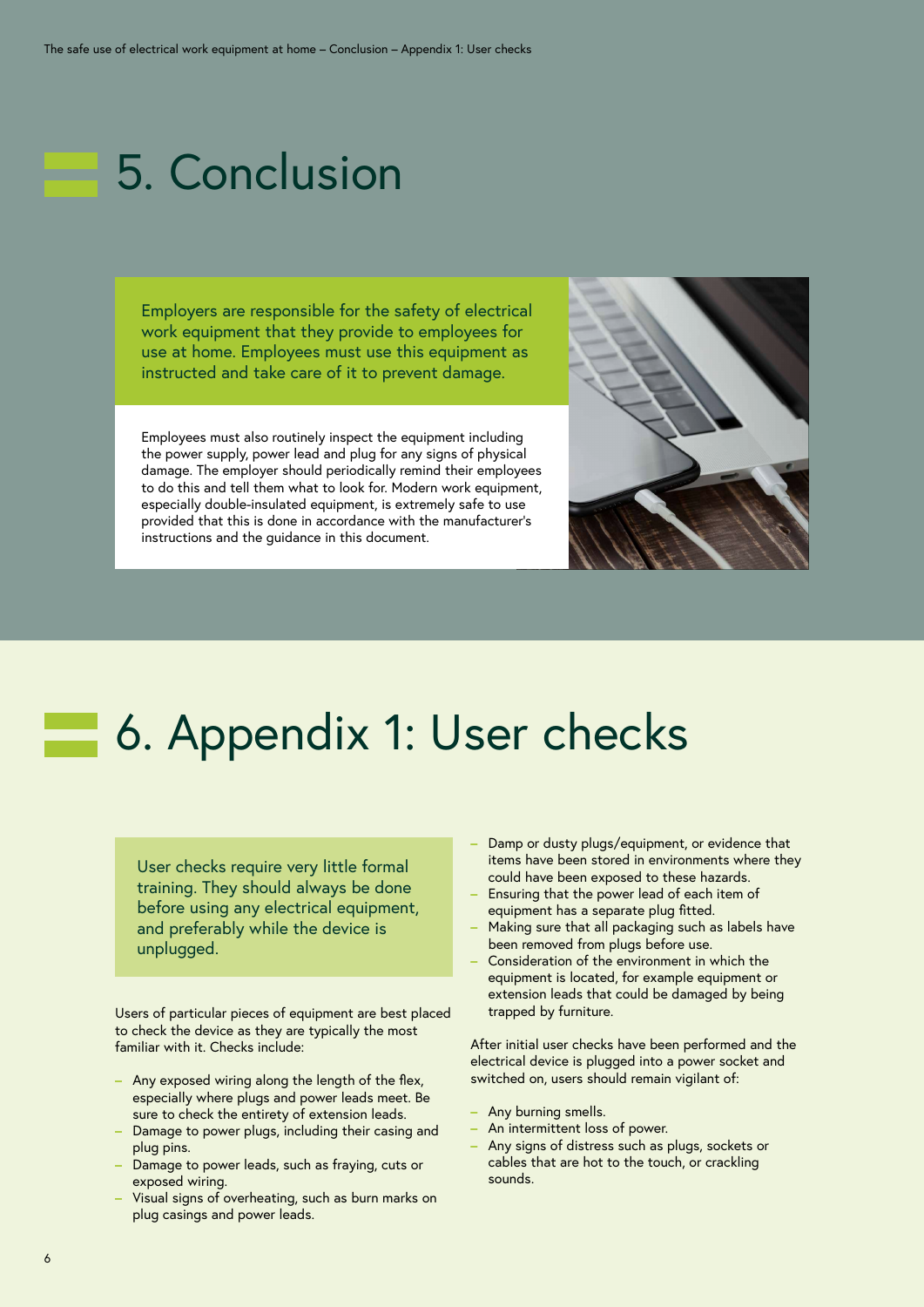

### **Visual inspection**

Unlike user checks, visual checks do require some basic knowledge, but you don't need to be an experienced electrician to carry them out. A simple training programme can be implemented to help further educate employees so that they can undertake more detailed visual checks.

Before carrying out a visual inspection, an assessment should be made as to whether:

- **–** The user has previously noticed or reported any issues.
- **–** The electrical equipment is suited for the job it's being used for.
- **–** There have been any changes in how or where the equipment is being used.
- **–** Portable electrical equipment is being used properly as per the manufacturer's guidelines.

The visual inspection should begin with the standard user checks:

- **–** Is the equipment case in good condition and complete without any cracks or missing parts?
- **–** Does the equipment on/off switch and all controls operate freely without sticking?
- **–** If there are signal cables as well as power, for example to a computer screen, are these also in good condition without any damage?

Nowadays much equipment has a 'moulded on plug' in which case only an external visual inspection is possible. If there is a rewireable plug and there is evidence of external damage, such as cracks, pulled cord or exposed wiring, the device should be returned to the workplace for inspection and repaired by a qualified person. Users should not remove the plug cover themselves. Likewise, if a fuse requires replacement, report this defect and contact a suitably qualified person at the workplace about the procedure for replacement.

The visual inspection should check:

- **–** For a properly secured cord/cable grip the coloured conductors should not be visible.
- **–** For any signs of overheating, water damage, cracks or other plug damage. If you are not sure of anything the device should be returned to the workplace for inspection and any repair.
- **–** That there is no damage to the flexible cable repairs with PVC tape are unacceptable and if there are any the device should be returned to the workplace.
- **–** That all other plugs and sockets such as data leads and USBs are also in good condition and undamaged.